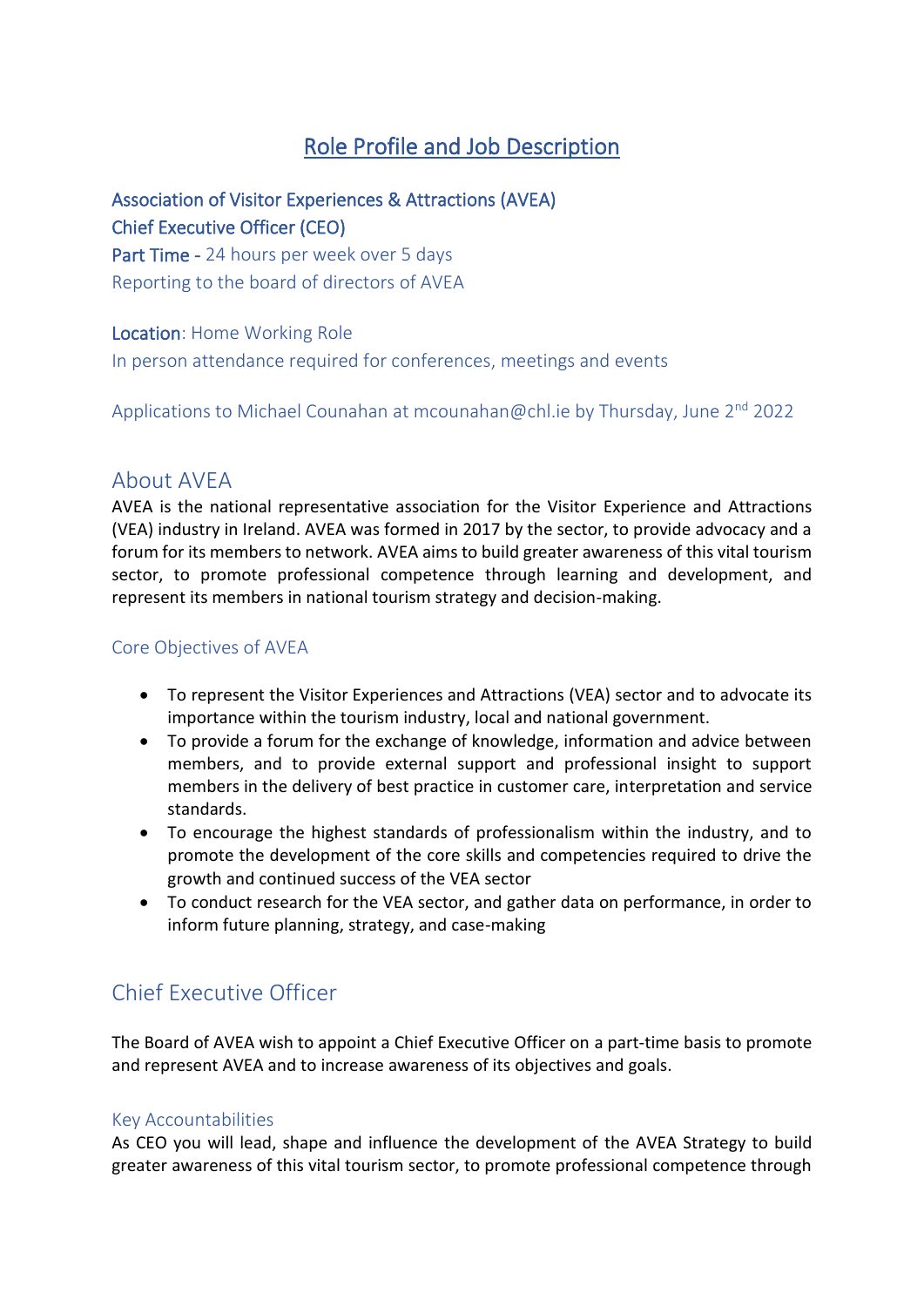learning and development, and represent its members in national tourism strategy and decision-making. You will create strategic alliances to enhance the industry's profile and reputation, as well as providing relevant membership services to maintain and grow the membership base annually. You will be responsible for developing a calendar of events to support members and raise the profile of AVEA which will include an Annual Conference to showcase the Association.

- 1. In consultation with the Board, set the strategy to meet the mission, objectives and goals of AVEA
- 2. Leading the development of AVEA's short- and long-term strategy. Setting annual strategic goals to be agreed with the Board and ensure they are measurable and achievable.
- 3. Communicate on behalf of AVEA with stakeholders including the Board, government entities, Association members and the tourism industry.
- 4. Represent and be the voice of AVEA across the tourism industry and with government entities
- 5. Recommend the yearly budget for Board approval and prudently manage the Association's resources within those budget guidelines according to current laws and regulations in partnership with the Treasurer.
- 6. Assure that AVEA and its mission, programme and services are consistently presented in strong, positive images to relevant stakeholders
- 7. Oversee membership and sponsorship planning and implementation, including identifying resource requirements, researching membership/partnership sources, establishing strategies to approach sponsors, submitting proposals and administrating membership records and documentation
- 8. Manage and oversee the Association's revenue, effective budgetary planning and preparation, resource allocation and management in partnership with Treasurer.
- 9. Manage the governance of the Association including setting the agenda and preparing minutes and papers for Board Meetings.
- 10. Assess risks to the Association and ensure they are monitored and mitigated.
- 11. Maintain awareness of the global visitor experience and attractions' landscape, partnership opportunities, industry developments, etc.
- 12. Ensure that the Association maintains high social responsibility and ethics.
- 13. Oversee market research and the annual members' survey in partnership with an external research firm as well as implementing ad hoc surveys in-house.
- 14. Lead on development of an engaging social media strategy to grow followers, reach and engagement while fulfilling the Association's focus on advocacy and professional representation of the industry.
- 15. Oversee the website development including managing copy and content as required and liaise with website maintenance/design team.
- 16. Prepare Board reports on monitoring, reporting and reviewing the impact of all online media traffic.
- 17. Develop a professional events calendar and lead and organise physical and virtual events to include the Annual Conference, Quarterly Forums and other membership engagement events working in partnership with the Board and to agreed budgets.